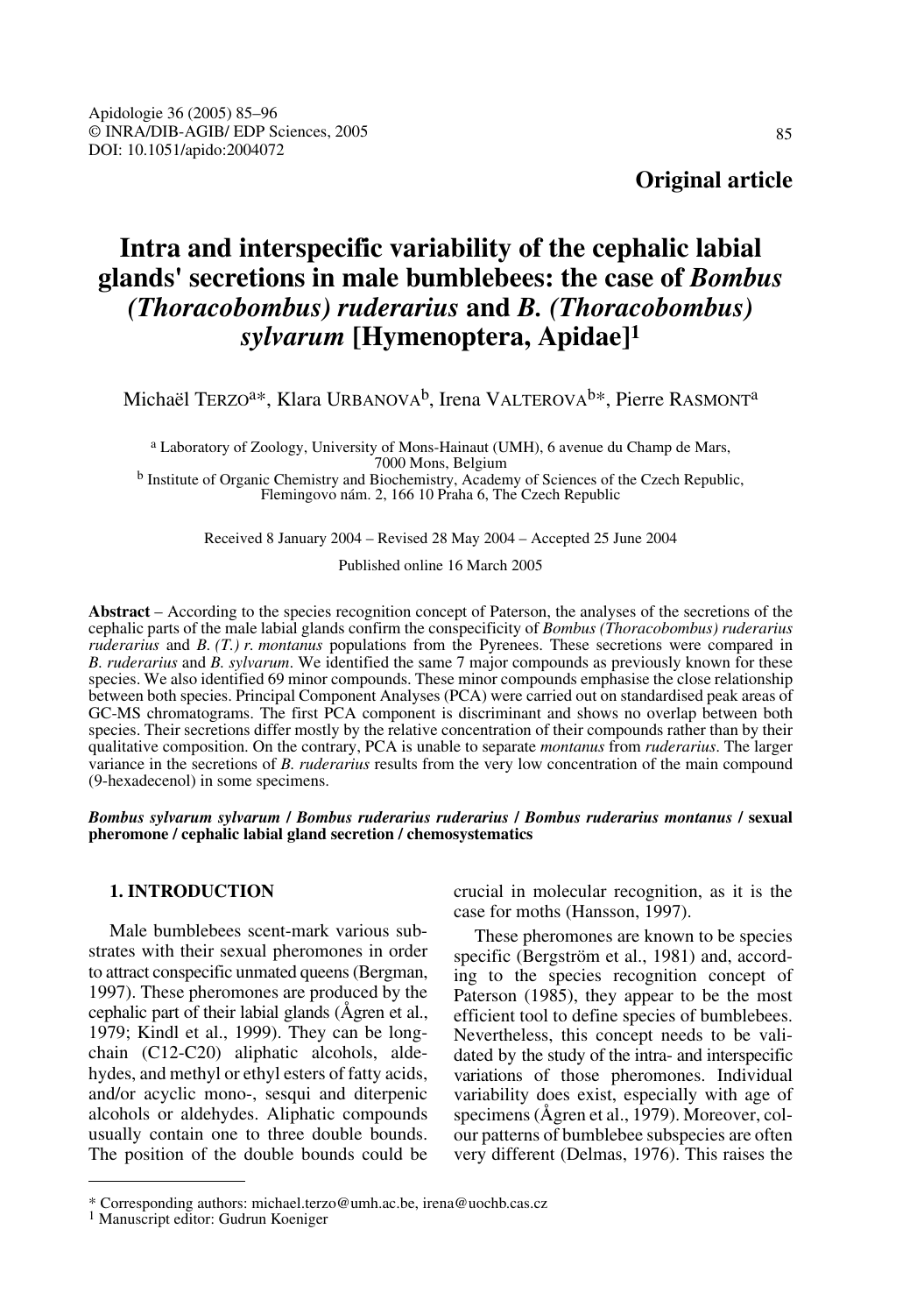

**Figure 1.** Distribution map of *B. ruderarius* sspp. and *B. ruderarius montanus* in France, Spain and in adjacent areas. From Alford (1975), Ornosa Gallego (1984), Rasmont (1988), Peeters et al. (1999) and numerous original data (main contributors: P. Rasmont, R. Delmas, W. Reinig, I.H.H. Yarrow).

question: does this variability of colour patterns between subspecies correspond to variability of their pheromones? As it is very unlikely to catch wild unmated females, it is hardly possible to run bioassays on these pheromones. Therefore, a first approach of the question is the study of the variability of the male cephalic labial gland secretions.

The composition of male cephalic labial gland secretions could also give us new traits to describe the subgenera. For instance, ethyl dodecanoate is present in all the studied species of the subgenus *Bombus sensu stricto*, and occurs only in those species. As it has already been shown about Dufour's gland secretions (Ayasse et al., 2001) that provide cuticular pheromones (Oldham et al., 1994), secretions of the cephalic labial glands could also be used in phylogenetic studies based on the modern concept of global evidence approach (Terzo et al., 2003). This approach has already been applied to moths (Löfsted, 1995).

The aim of this paper is to compare the interspecific variability of male cephalic labial gland secretions between the closely related species *Bombus (Thoracobombus) ruderarius* (Müller) and *B. (T.) sylvarum* (L.) with the intraspecific variability of these secretions between the subspecies *B. ruderarius ruderarius* and *B. ruderarius montanus*.

The specific or subspecific status of both subspecies is still debated. The *montanus* population is the only one that is present in the Cantabria Mounts but it is mixed with *ruderarius* individuals everywhere in the Pyrenees (Fig. 1). The colour patterns of both taxa are very different: *ruderarius* is variable but always very dark (photo 1)1 while *montanus* always has large grey bands (photo  $2)^1$  such as those of *B. pyrenaeus pyrenaeus* and *B. sylvarum*  $sylvarum$  (photo 3)<sup>1</sup>. Sichel (1865) was the first to consider *B. montanus* as a valid species. Nevertheless, his opinion is not accepted by authors such as Kruseman (1958) though they notice that specimens of intermediate colour pattern are lacking. In the same way, Delmas (1976) and Rasmont (1983) consider *montanus* and *ruderarius* as conspecific taxa although specimens of intermediate colour pattern are rarer than would be suggested by hybridisation, suggesting that isolation mechanisms do exist, at least partially, between the taxa.

The choice of *B. sylvarum* for comparison with *B. ruderarius* in the study of interspecific

<sup>1</sup> available at http://www.edpsciences.org/apido/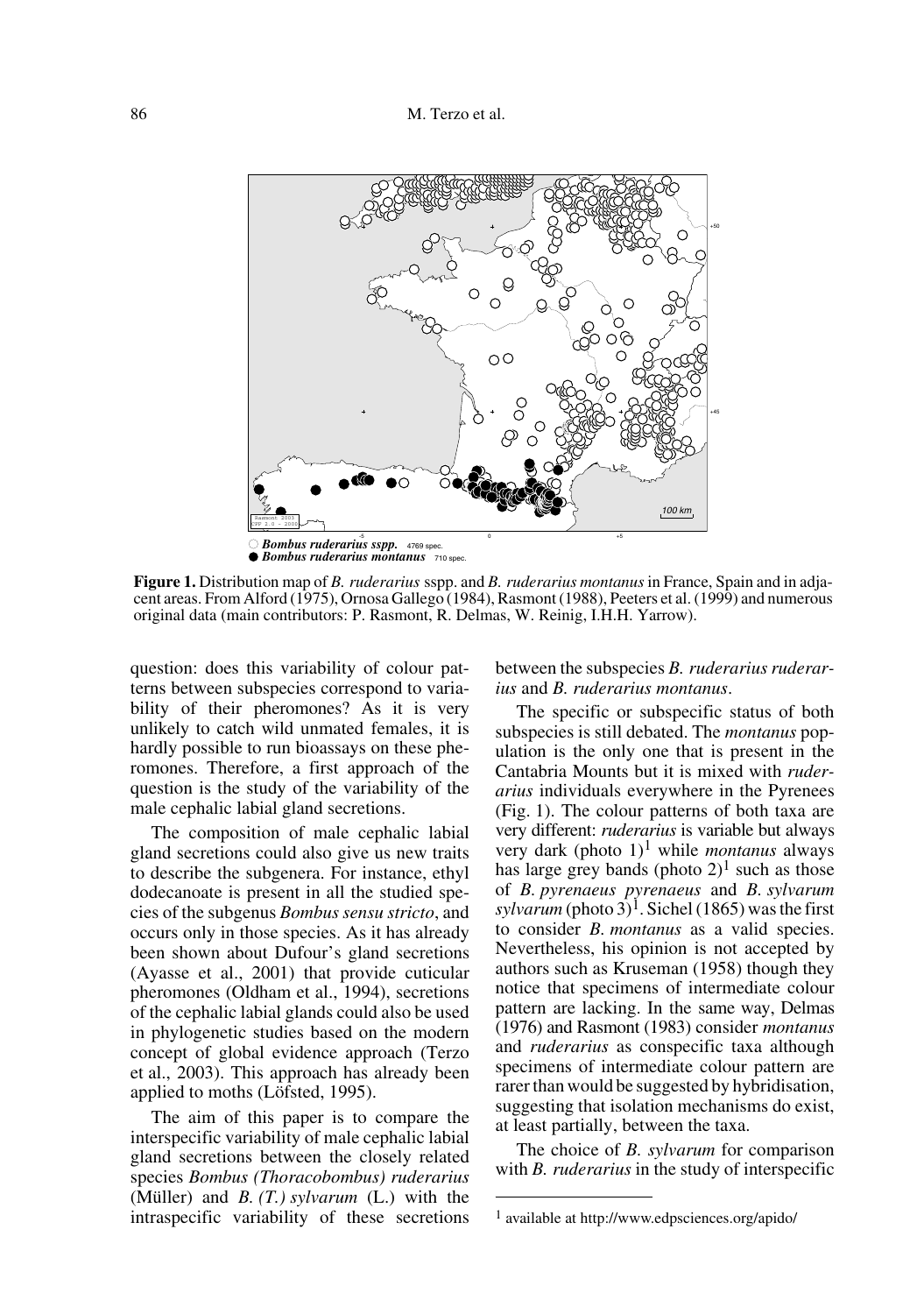variability is motivated by the close phylogenetic relationship between the species (Tkalcù, 1963, 1965). They belong to a monophyletic group of species including *B. inexspectatus* (Tkalcù), *B. mlokosievitzi* Radoszkowski and *B. veteranus* (Fabricius). Among these five species, *B. sylvarum* is the only one present in the Pyrenees alongside *ruderarius* and *montanus*.

The major compounds of the male labial gland secretions of *B. ruderarius* and *B. sylvarum* from Öland (Sweden) have been recognised by Bergström et al. (1985). The secretions of *B. ruderarius* contains six major compounds: Z-9-hexadecenol (67%); Z-9-octadecenol (9%); tricosane (3%), tricosenes (13%), pentacosane (1%); pentacosenes (7%). *B. sylvarum* produces 7 majors compounds: Z-7-hexadecenyl acetate (65%); Z-7-hexadecenol (26%); octadecenol (2%); tricosane (2%), tricosenes (1%), pentacosane (2%); pentacosenes (2%).

The minor compounds, defined as compounds with chromatogram peak areas smaller than 1% of total peak area, have not been given for either species, as is usual for species studied before 1996.

#### **2. MATERIALS AND METHODS**

#### **2.1. Insects**

Twenty one males of *B. ruderarius* (rud), nine males of *B. montanus* (mon) and eight males of *B. sylvarum* (syl) were collected during summer 2001 in the West-Pyrenees (France), by M. Terzo, M. Vandenbergh and S. Iserbyt, at the following sites:

Dorres, 42°28'N 1°55'E 1560 m (syl229, syl231, syl244); Egat, 42°30'N 2°01'E 1780 m (rud063, rud064, rud071); Err, 42°25'N 2°03'E 1762 m (rud035); Eyne, 42°27'N 2°05'E 1735 m (rud083), 42°28'N 2°05'E 1720 m (rud027, rud034), 42°28'N 2°05'E 1683 m (rud018, rud022), 42°28'N 2°04'E 1630 m (rud200, rud208), 42°28'N 2°06'E 1863 m (rud084), 42°28'N 2°02'E 1570 m (rud079), 42°28'N 2°04'E 1562 m (mon134), 42°29'N 2°05'E 1630 m (syl253, syl258, syl267, syl277); Llo, 42°27'N 2°04'E 1575 m (syl140); Mont-Louis, 42°33'N 1°59'E 2170 m (mon067); Nohedes, 42°39'N 2°15'E 1680 m (mon104); Saillagouse, 42°28'N 2°02'E 1524 m (rud005, rud009, rud015, rud017, mon008, mon012); Via, 42°28'N 2°02'E 1520 m (rud147, rud163, mon162, mon172), 42°28'N 2°02'E 1524 m (rud002, rud003, mon014, mon023).

One more male of *B. r. ruderarius* and two of *B. sylvarum* were collected by M. Terzo in France at the following sites:

Les Salces (Lozère), 44°33'N 3°07'E 1350 m 1.IX.2001 (rud332, syl330); Romiguieres (Hérault), 43°48'N 3°14'E 780 m 1.IX.2001 (syl346).

In the field, males were kept alive individually in ventilated plastic vials. They were killed by freezing prior to dissection. Both cephalic parts of the labial gland of each specimen were dissected out after removing the eyes and placed together in a glass vial for extraction in 200 µL of dichloromethane. The vials were stored for 24 h at room temperature and than stored at  $-20$  °C until chemically analysed. Individual bumblebees and vials were labelled with a unique code and stored at the University of Mons-Hainaut. A part of some extracts is also stored at the Academy of Sciences of the Czech Republic.

The distribution map is drawn with Carto Fauna-Flora 2.0 (Barbier & Rasmont, 2000).

#### **2.2. Chemical analyses**

Chemical identifications were performed by GC/ MS. The mass spectrometers used were type "ion trap" Finnigan GCQ (UMH) and type "quadrupole" Fisons MD800 (IOCB). In both institutions, the capillary column specifications were the following: DB-5ms unpolar column (5%-phenyl-methylpolysiloxane stationary phase; 30 m column length; 0.25 mm inner diameter; 0.25 µm film thickness). The temperature of the injector was 220 °C. The initial temperature of the column was held 2 min at 70 °C, then programmed to 320 °C at 10 °C/min and held 30 min at 320 °C. The carrier gas used was helium at a constant linear velocity of 50 cm/s (UMH) or at a mean flow rate estimated at 0.7 mL/min (IOCB). The injection mode was "splitless". Mass spectra were obtained in electron impact mode "full scan (30–600)". One µL of the extract was injected in the GC pro analysis. The double bound positions were determined from mass spectra of dimethyl disulphide (DMDS) adducts of the unsaturated compounds (Francis, 1981).

#### **2.3. Statistical analyses**

The proportions of the major compounds within the subspecies of *B. ruderarius* were inferred from their relative abundance  $(\%)$  of original GC output (peak areas). A Mann-Withney U test was preferred to Student t test because the data were not normally distributed (Siegel, 1956).

Original GC output (peak areas) of all compounds listed in Table I was used as variables and represented as a matrix where taxa are represented by all the collected specimens of *B. sylvarum*,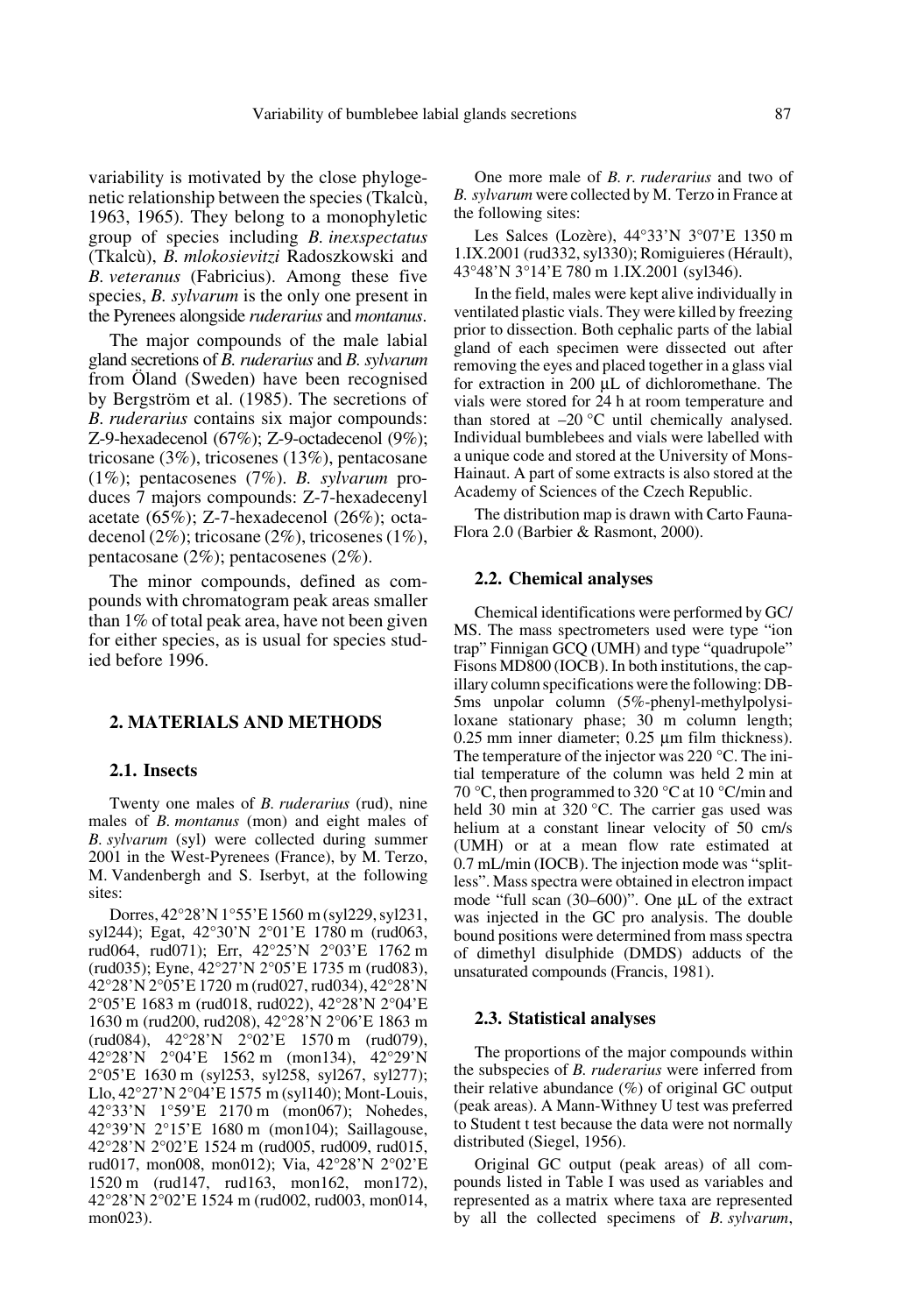**Table I.** Compounds of the secretions of the male cephalic labial glands of *B. r. ruderarius*, *B. r. montanus*, *B. sylvarum*; sorted by their retention time (RT). Black cells indicate major compounds (median > 1%).

|                                            | Taxa           |                       | Bombus r. ruderarius (22 specimens) |                |             |           |                |                   |                |                | Bombus r. montanus (9 specimens) |                |                |                  |                   |              |                            |              | Bombus sylvarum (10 specimens) |
|--------------------------------------------|----------------|-----------------------|-------------------------------------|----------------|-------------|-----------|----------------|-------------------|----------------|----------------|----------------------------------|----------------|----------------|------------------|-------------------|--------------|----------------------------|--------------|--------------------------------|
| Compounds                                  | RT             | $n=$                  | min                                 | max            | media mean. |           | standart       | $n=$              | min            | max            | median mean                      |                | standart       | $n=$             | min               | max          |                            |              | media mean standart            |
| unidentified-1                             | 10.55          | 21                    | 0.00                                | 0.15           | 0.03        | 0.05      | 0.05           | 9                 | 0.01           | 0.04           | 0.02                             | 0.02           | 0.01           | 8                | 0.00              | 0.04         | 0.01                       | 0.02         | 0.01                           |
| ethyl dodecanoate                          | 12.88          | 15                    | 0.00                                | 0.03           | 0.00        | 0.01      | 0.01           | 7                 | 0.00           | 0.02           | 0.00                             | 0.01           | 0.01           | 4                | 0.00              | 0.01         | 0.00                       | 0.00         | 0.00                           |
| tetradecenol                               | 13.82          | 3                     | 0.00                                | 0.03           | 0.00        | 0.00      | 0.01           | $\mathbf{0}$      | ä,             |                | J.                               | ÷,             | J.             | 0                |                   |              |                            |              |                                |
| heptadecene                                | 13.95 10       |                       | 0.00                                | 0.03           | 0.00        | 0.00      | 0.01           | 4                 | 0.00           | 0.01           | 0.00                             | 0.00           | 0.00           | $\overline{0}$   |                   |              |                            |              | ÷                              |
| heptadecane                                | 14.17          | 11                    | 0.00                                | 0.01           | 0.00        | 0.00      | 0.00           | 3                 | 0.00           | 0.01           | 0.00                             | $_{0.00}$      | 0.01           | 0                |                   |              |                            |              |                                |
| hexadecenal                                | 15.30          | 10                    | 0.00                                | 0.04           | 0.00        | 0.01      | 0.01           | $\overline{7}$    | 0.00           | 0.09           | 0.01                             | 0.02           | 0.03           | 10               | 0.00              | 0.08         | 0.02                       | 0.03         | 0.02                           |
| unidentified-2                             | 15.88          | $\overline{0}$        | Ē,                                  |                |             |           | ä,             | $\bf{0}$          |                |                |                                  |                | ÷,             | 10               | 0.13              | 0.42         | 0.25                       | 0.25         | 0.11                           |
| 9-hexadecenol*                             | 16.15          | 22                    | 0.37                                | 74.88          | 55.69 51.55 |           | 22.36          | 9                 | 11.47          | 69.32          | 53.26                            | 49.16          | 18.44          | 0                |                   |              |                            |              |                                |
| 7-hexadecenol                              | 16.67          | $\bf{0}$              |                                     |                |             |           |                | $\mathbf{0}$      |                |                |                                  |                |                |                  |                   |              | 10 23.49 32.13 28.63 28.24 |              | 2.91                           |
| hexadecenoic acid (1)                      | 16.88 21       |                       | 0.00                                | 1.59           | 0.36        | 0.41      | 0.36           | 9                 | 0.07           | 0.48           | 0.41                             | 0.31           | 0.16           | 9                | 0.00              | 1.10         | 0.32                       | 0.39         | 0.32                           |
| hexadecenoic acid (2)                      | 16.98          | 10                    | 0.00                                | 5.20           | 0.00        | 0.27      | 1.10           | 4                 | 0.00           | 0.17           | 0.00                             | 0.04           | 0.06           | 6                | 0.00              | 0.40         | 0.02                       | 0.08         | 0.13                           |
| hexadecanoic acid                          | 17.10          | 21                    | 0.00                                | 0.64           | 0.21        | 0.26      | 0.21           | 9                 | 0.04           | 0.45           | 0.12                             | 0.17           | 0.13           | 8                | 0.00              | 0.25         | 0.06                       | 0.08         | 0.09                           |
| hexadecadienol                             | 17.15          | - 1                   | 0.00                                | 0.03           | 0.00        | 0.00      | 0.01           | $\mathbf{0}$      |                |                |                                  | ÷,             | ÷,             | 3                | 0.00              | 0.31         | 0.00                       | 0.08         | 0.14                           |
| icosene $(1)$                              | 17.23          | 3                     | 0.00                                | 0.02           | 0.00        | 0.00      | 0.01           | 4                 | 0.00           | 0.12           | 0.00                             | 0.02           | 0.04           | 0                |                   |              |                            |              |                                |
| icosene (2)                                | 17.28          | 5                     | 0.00                                | 0.10           | 0.00        | 0.01      | 0.03           | $\overline{0}$    |                |                |                                  | L,             | ÷              | 0                |                   |              |                            |              | ÷                              |
| 7-hexadecenyl acetate                      | 17.33          | $\boldsymbol{0}$      | ÷,                                  | ä,             |             | ä,        | ÷,             | $\mathbf{0}$      | ä,             |                |                                  | ÷,             | Î.             |                  |                   |              | 10 48.72 65.20 56.45 56.74 |              | 5.28                           |
| icosane                                    | 17.45          | 5                     | 0.00                                | 0.06           | 0.00        | 0.01      | 0.02           | 4                 | 0.00           | 0.08           | 0.00                             | 0.02           | 0.03           | 0                |                   |              |                            |              |                                |
|                                            | 17.50          | 18                    | 0.00                                | 0.96           | 0.12        | 0.15      | 0.20           | 6                 | 0.00           | 1.01           | 0.08                             | $_{0.20}$      | 0.33           | 5                | 0.00              | 0.36         | 0.07                       | 0.14         | 0.16                           |
| 9-hexadecenyl acetate<br>hexadecyl acetate |                |                       |                                     |                | 0.05        | 0.05      | 0.04           |                   |                | 0.08           | 0.01                             | 0.02           | 0.03           | 9                | 0.00              |              |                            |              |                                |
|                                            | 17.63<br>17.92 | -17<br>$\overline{0}$ | 0.00                                | 0.13           |             |           |                | 6<br>$\mathbf{0}$ | 0.00           |                |                                  |                |                | 10               | 0.09              | 0.33<br>0.24 | 0.18<br>0.16               | 0.17<br>0.16 | 0.12<br>0.05                   |
| hexadecadienyl acetate                     |                |                       |                                     | 20.63          |             |           | 4.84           | 9                 | 4.53           | 12.27          |                                  |                | 2.88           |                  |                   |              |                            |              |                                |
| 11-octadecenol                             | 18.17          | 20                    | 0.00                                | $\overline{a}$ | 7.87        | 7.03      |                |                   |                | $\overline{a}$ | 10.45                            | 9.66           |                | 0                |                   |              |                            |              |                                |
| 9-octadecenol                              | 18.18          | $\overline{0}$        | $\overline{a}$                      |                | L,          | L.        | $\overline{a}$ | $\boldsymbol{0}$  | $\overline{a}$ |                | L,                               | $\overline{a}$ | $\overline{a}$ | 10               | 0.00              | 2.18         | 0.04                       | 0.56         | 0.88                           |
| henicosene                                 | 18.20          | 5                     | 0.00                                | 0.75           | 0.00        | 0.08      | 0.19           | 1                 | 0.00           | 0.19           | 0.00                             | 0.02           | 0.06           | 0                |                   |              |                            |              |                                |
| 9-henicosene                               | 18.28          | 22                    | 0.57                                | 8.09           | 1.13        | 2.11      | 2.31           | 9                 | 0.67           | 2.03           | 1.13                             | 1.24           | 0.43           | 9                | 0.00              | 1.17         | 0.13                       | 0.24         | 0.34                           |
| 7-henicosene                               | 18.37 17       |                       | 0.00                                | 1.00           | 0.21        | 0.24      | 0.25           | 8                 | 0.00           | 0.42           | 0.24                             | 0.21           | 0.12           | $\overline{0}$   |                   |              |                            |              |                                |
| henicosane                                 | 18.45          | 22                    | 0.12                                | 2.72           | 0.38        | 0.60      | 0.63           | 9                 | 0.14           | 1.18           | 0.42                             | 0.53           | 0.33           | 10               | 0.05              | 1.18         | 0.32                       | 0.47         | 0.41                           |
| octadecadienol                             | 18.60          | 12                    | 0.00                                | 0.20           | 0.06        | 0.06      | 0.07           | 5                 | 0.00           | 0.12           | 0.03                             | 0.04           | 0.04           | $\overline{0}$   |                   |              |                            |              |                                |
| octadecenol                                | 18.73          | $\overline{0}$        | ä,                                  |                |             |           | ÷,             | $\mathbf{0}$      |                |                |                                  | L,             | ÷,             | 4                | 0.00              | 1.12         | $\boldsymbol{0}$           | 0.19         | 0.38                           |
| unidentified-3                             | 18.78          | $\bf{0}$              |                                     |                |             |           |                | 0                 |                |                |                                  |                | ÷,             | 9                | 0.00              | 2.66         | 0.51                       | 0.73         | 0.75                           |
| 11-octadecenoic acid                       | 18.82          | 21                    | 0.00                                | 2.30           | 0.44        | 0.71      | 0.63           | 9                 | 0.16           | 0.94           | 0.52                             | 0.57           | 0.24           | 1                | 0.00              | 0.15         | 0                          | 0.02         | 0.05                           |
| hexadecenyl butyrate                       | 18.98          | $\mathbf{0}$          |                                     |                |             |           | ÷,             | $\mathbf{0}$      |                |                |                                  | ÷,             | ÷,             | 10               | 0.11              | 0.53         | 0.19                       | 0.24         | 0.14                           |
| octadecanoic acid                          | 19.02          | 19                    | 0.00                                | 0.27           | 0.07        | 0.09      | 0.07           | 9                 | 0.02           | 0.18           | 0.09                             | 0.09           | 0.05           | 0                |                   |              |                            |              |                                |
| 9-docosene                                 | 19.15          | 22                    | 0.08                                | 0.70           | 0.20        | 0.25      | 0.17           | 9                 | 0.11           | 0.39           | 0.16                             | 0.21           | 0.11           | 4                | 0.00              | 0.15         | 0.01                       | 0.03         | 0.05                           |
| 7-docosene                                 | 19.20 20       |                       | 0.00                                | 0.51           | 0.10        | 0.15      | 0.14           | 9                 | 0.06           | 0.22           | 0.14                             | 0.14           | 0.05           | 6                | 0.00              | 0.17         | 0.02                       | 0.05         | 0.06                           |
| 11-octadecenyl acetate                     | 19.23          | $\boldsymbol{0}$      |                                     |                |             |           |                | 0                 |                |                |                                  |                |                | 10               | 0.20              | 0.53         | 0.30                       | 0.35         | 0.13                           |
| unidentified-4                             | 19.30          | 12                    | 0.00                                | 0.11           | 0.00        | 0.02      | 0.03           | 5                 | 0.00           | 0.04           | 0.01                             | 0.01           | 0.01           | 0                |                   |              |                            |              |                                |
| docosane                                   | 19.38 22       |                       | 0.04                                | 0.30           | 0.09        | 0.13      | 0.08           | 9                 | 0.05           | 0.27           | 0.11                             | 0.14           | 0.07           | 10               | 0.03              | 0.17         | 0.06                       | 0.07         | 0.04                           |
| geranylgeranial                            | 19.47          | $\theta$              |                                     |                |             |           |                | $\mathbf{0}$      |                |                |                                  |                |                | 3                | $\bf{0}$          | 0.03         | $\boldsymbol{0}$           | 0.01         | 0.01                           |
| octadecadienyl acetate                     | 19.62          | $\bf{0}$              | $\overline{a}$                      |                |             |           | L,             | $\mathbf{0}$      |                |                |                                  |                | J.             | 9                | $\overline{0}$    | 0.02         | 0.01                       | 0.01         | 0.01                           |
| 9,7-tricosenes(+C23diene 1) 20.03          |                | 22                    | 8.97                                | 58.45          | 17.60 21.87 |           | 14.45          | 9                 | 10.46 43.67    |                | 19.99                            | 21.87          | 9.72           | 10               | 1.27              | 4.29         | 3.08                       | 2.97         | 1.06                           |
| 5-tricosene                                | 20.27          | 16                    | 0.00                                | 0.40           | 0.17        | 0.19      | 0.15           | 7                 | 0.00           | 13.36          | 0.19                             | 1.66           | 4.39           | $\overline{0}$   |                   |              |                            |              |                                |
| tricosane                                  | 20.37          | 22                    | 0.96                                | 11.16          | 2.60        | 3.57      | 2.68           | 9                 | 1.77           | 7.05           | 3.83                             | 3.68           | 1.96           | 10               | 1.07              | 3.00         | 1.75                       | 1.91         | 0.62                           |
| tricosadiene (2)                           | 20.48 18       |                       | 0.00                                | 0.23           | 0.08        | 0.07      | 0.06           | 9                 | 0.03           | 0.18           | 0.05                             | 0.07           | 0.05           | 0                |                   |              |                            |              |                                |
| 9-tetracosene                              | 20.95 22       |                       | 0.20                                | 1.91           | 0.36        | 0.51      | 0.44           | 9                 | 0.27           | 1.54           | 0.36                             | 0.54           | 0.43           | 10               | $0.03$ 0.13       |              | 0.09                       | 0.09         | 0.03                           |
| 7-tetracosene                              | 21.00 20       |                       | 0.00                                | 0.59           | 0.09        | 0.12      | 0.14           | 8                 | 0.00           | 0.30           | 0.10                             | 0.13           | 0.09           | 9                | $0.00 \quad 0.10$ |              |                            | $0.05$ 0.05  | 0.03                           |
| unidentified-5                             | 21.08 16       |                       | 0.00                                | 0.06           | 0.01        | 0.02      | 0.02           | 7                 | 0.00           | 0.04           | 0.02                             | 0.02           | 0.02           | 3                | $0.00 \quad 0.02$ |              | $0.00 \quad 0.01$          |              | 0.01                           |
| tetracosane                                | 21.17 22       |                       | 0.03                                | 0.20           | 0.06        | 0.07      | 0.04           | 9                 | 0.03           | 0.21           | 0.06                             | 0.08           | 0.06           |                  | 10 0.04 0.10      |              |                            | $0.06$ 0.07  | 0.02                           |
| 9-pentacosene                              | 21.85 22       |                       | 1.73                                | 15.36          | 4.91        | 6.09      | 3.92           | 9                 | 2.45           | 16.63          | 5.31                             | 6.47           | 4.40           |                  | 10 0.65 6.63      |              |                            | 1.83 2.70    | 2.15                           |
| 7-pentacosene                              | 21.90 20       |                       | 0.00                                | 4.94           |             | 1.23 1.52 | 1.34           | $\overline{7}$    | 0.00           | 2.52           | 1.09                             | 1.15           | 0.94           |                  | 10 0.30 2.62      |              |                            | 0.85 1.13    | 0.76                           |
| 5-pentacosene                              | 21.97 20       |                       | 0.00                                | 0.34           | 0.18        | 0.17      | 0.09           | 7                 | 0.00           | 0.24           | 0.15                             | 0.13           | 0.09           | 2                | 0.00              | 0.05         | $\boldsymbol{0}$           | 0.01         | 0.02                           |
| pentacosane                                | 22.03 22       |                       | 0.19                                | 1.65           | 0.53        | 0.62      | 0.37           | 9                 | 0.34           | 0.75           | 0.56                             | 0.53           | 0.13           | 10               | 0.49              | 1.67         | 0.79                       | 0.97         | 0.46                           |
| pentacosadiene                             | 22.17 21       |                       | 0.00                                | 0.08           | $0.03$ 0.03 |           | 0.02           | 9                 | 0.01           | 0.04           | 0.02                             | 0.02           | 0.01           | $\boldsymbol{0}$ | $\overline{a}$    | ÷,           | ÷,                         | ÷,           | $\overline{\phantom{a}}$       |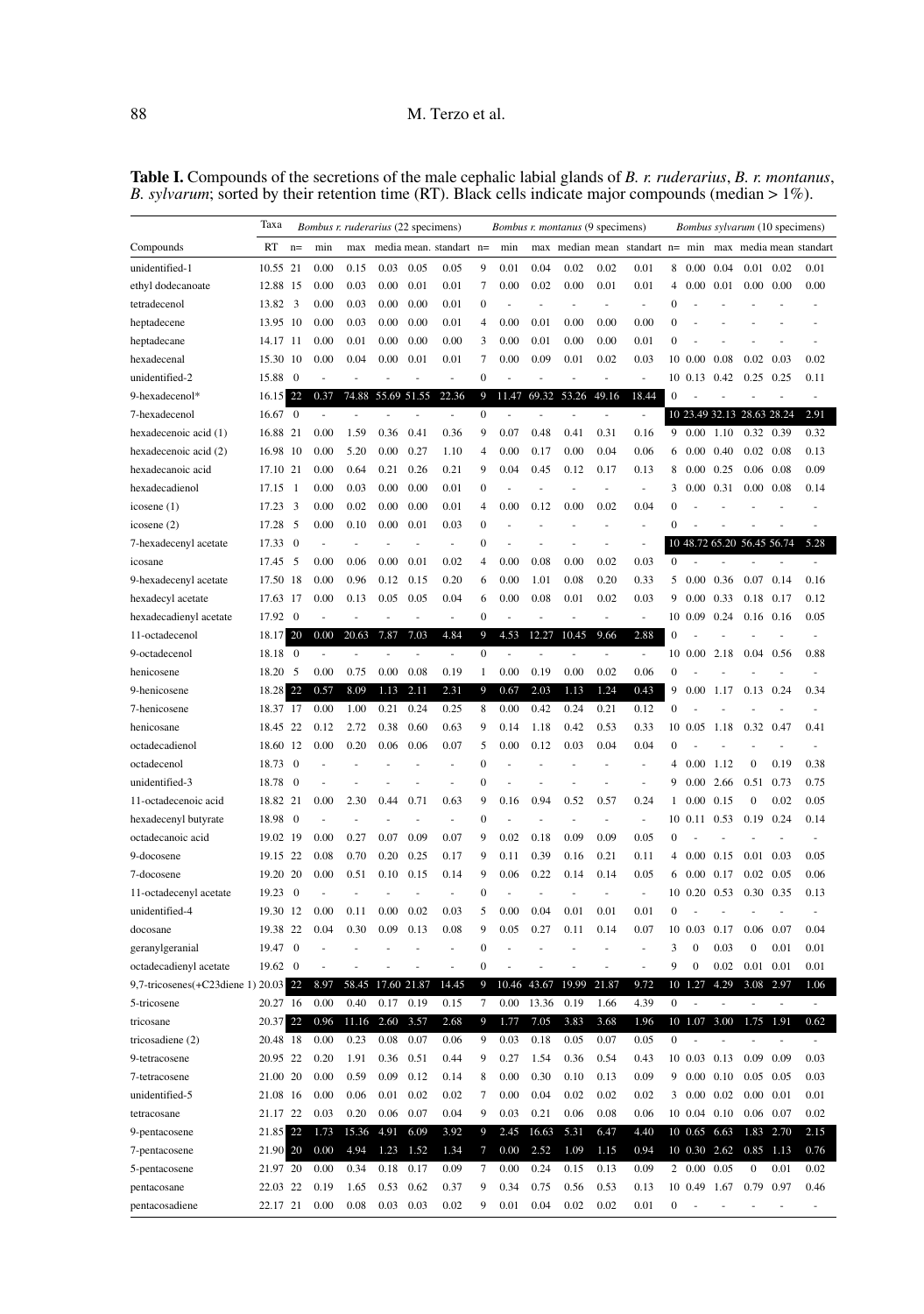|                                    | Taxa     |          | Bombus r. ruderarius (22 specimens) |      |      |      |                           |          |      |      | Bombus r. montanus (9 specimens) |      |                                            |              |                   |      | Bombus sylvarum (10 specimens) |      |      |
|------------------------------------|----------|----------|-------------------------------------|------|------|------|---------------------------|----------|------|------|----------------------------------|------|--------------------------------------------|--------------|-------------------|------|--------------------------------|------|------|
| Compounds                          | RT       | $n =$    | min                                 | max  |      |      | media mean. standart $n=$ |          | min  |      | max median mean                  |      | standart $n = min$ max media mean standart |              |                   |      |                                |      |      |
| 9-hexacosene                       | 22.60    | 22       | 0.01                                | 0.09 | 0.04 | 0.04 | 0.02                      | 9        | 0.02 | 0.10 | 0.04                             | 0.04 | 0.03                                       | 7            | 0.00              | 0.10 | 0.01                           | 0.03 | 0.04 |
| 7-hexacosene                       | 22.67    | 8        | 0.00                                | 0.02 | 0.00 | 0.00 | 0.01                      | 3        | 0.00 | 0.02 | 0.00                             | 0.00 | 0.01                                       | $\mathbf{1}$ | $0.00 \quad 0.03$ |      | 0.00                           | 0.00 | 0.01 |
| 15-docosenyl acetate               | 22.70    | $\Omega$ |                                     |      |      |      |                           | $\Omega$ |      |      |                                  |      |                                            | 9            | 0.00              | 0.15 | 0.08                           | 0.07 | 0.05 |
| hexacosane                         | 22.80    | 17       | 0.00                                | 0.03 | 0.01 | 0.01 | 0.01                      | 7        | 0.00 | 0.02 | 0.00                             | 0.01 | 0.01                                       | 9            | 0.00              | 0.16 | 0.02                           | 0.03 | 0.05 |
| 9-heptacosene                      | 23.40 22 |          | 0.10                                | 0.44 | 0.22 | 0.22 | 0.09                      | 9        | 0.12 | 0.34 | 0.15                             | 0.19 | 0.08                                       |              | 10 0.05           | 0.26 | 0.11                           | 0.12 | 0.07 |
| 7-heptacosene                      | 23.45    | 15       | 0.00                                | 0.28 | 0.08 | 0.08 | 0.07                      | 5        | 0.00 | 0.11 | 0.08                             | 0.05 | 0.05                                       | 10           | 0.00              | 0.13 | 0.05                           | 0.06 | 0.04 |
| 5-heptacosene                      | 23.53    | 12       | 0.00                                | 0.07 | 0.01 | 0.02 | 0.02                      | 2        | 0.00 | 0.02 | 0.00                             | 0.00 | 0.01                                       | $\Omega$     |                   |      |                                |      |      |
| heptacosane                        | 23.58    | -16      | 0.00                                | 0.10 | 0.03 | 0.03 | 0.03                      | 8        | 0.00 | 0.06 | 0.03                             | 0.03 | 0.02                                       | 10           | 0.02              | 0.21 | 0.08                           | 0.09 | 0.05 |
| octacosene                         | 24.15    | 20       | 0.00                                | 0.05 | 0.01 | 0.02 | 0.01                      | 9        | 0.00 | 0.04 | 0.01                             | 0.02 | 0.01                                       | $\Omega$     |                   |      |                                |      |      |
| 9-nonacosene                       | 24.90 21 |          | 0.00                                | 0.08 | 0.04 | 0.04 | 0.02                      | 9        | 0.01 | 0.05 | 0.04                             | 0.03 | 0.01                                       | 9            | 0.00              | 0.09 | 0.02                           | 0.03 | 0.03 |
| 7-nonacosene                       | 24.95    | 14       | 0.00                                | 0.03 | 0.01 | 0.01 | 0.01                      | 5        | 0.00 | 0.02 | 0.01                             | 0.01 | 0.01                                       | $\Omega$     |                   |      |                                |      |      |
| nonacosane                         | 25.05 16 |          | 0.00                                | 0.02 | 0.01 | 0.01 | 0.01                      | 8        | 0.00 | 0.01 | 0.01                             | 0.01 | 0.00                                       | 9            | 0.00              | 0.04 | 0.02                           | 0.02 | 0.01 |
| 9-hentricontene                    | 26.30 21 |          | 0.00                                | 0.05 | 0.02 | 0.02 | 0.01                      | 9        | 0.01 | 0.03 | 0.02                             | 0.02 | 0.01                                       | 7            | 0.00              | 0.05 | 0.01                           | 0.01 | 0.02 |
| hexadecenvl hexadecenoate 28.10 21 |          |          | 0.00                                | 1.50 | 0.12 | 0.38 | 0.45                      | 9        | 0.01 | 0.62 | 0.35                             | 0.32 | 0.22                                       | 10           | 0.05              | 1.01 | 0.22                           | 0.28 | 0.28 |
| hexadecenyl hexadecanoate 28.23 5  |          |          | 0.00                                | 0.50 | 0.00 | 0.03 | 0.11                      | 2        | 0.00 | 0.08 | 0.00                             | 0.01 | 0.03                                       | $\Omega$     |                   |      |                                |      |      |
| hexadecenvl octadecenoate          | 29.80 16 |          | 0.00                                | 0.11 | 0.02 | 0.03 | 0.03                      | 8        | 0.00 | 0.13 | 0.07                             | 0.06 | 0.04                                       | $\Omega$     |                   |      |                                |      |      |
| unidentified-6                     | 30.37    | 14       | 0.00                                | 0.11 | 0.01 | 0.01 | 0.02                      | 7        | 0.00 | 0.04 | 0.01                             | 0.01 | 0.01                                       | 4            | 0.00              | 0.20 | 0.00                           | 0.03 | 0.06 |
| unidentified-7                     | 32.05    | 6        | 0.00                                | 0.07 | 0.00 | 0.01 | 0.02                      |          | 0.00 | 0.07 | 0.04                             | 0.03 | 0.03                                       | $\Omega$     |                   |      |                                |      |      |

\* 9-hexadecenol contains traces of hexadecanol, nonadecane and two isomers of nonadecene.

n = number of specimens in the secretions of which the compound has been detected.

Compounds for which double bound position(s) are not mentioned are considered as identical between taxa on the basis of their retention time and their mass spectrum.

*B. r. ruderarius* and *B. r. montanus* (41 columns) in a first analysis, and by collected specimens of *B. r. ruderarius* and *B. r. montanus* only in a second analysis (31 columns). Number of variables is 70 in the first analysis (all compounds), and 58 in the second analysis (compounds present in *B. sylvarum* only are excluded).

For both analyses, a log transformation  $(\log_{10}$  $(y_{ii}+1)$ ) was carried out on the variables in order to reduce the effect of the great difference in concentration between the main compounds and the traces. Than a normalisation (subtract the mean and divide by standard deviation) was carried out on taxa in order to reduced the effect of sample concentration that could be due to solvent evaporation, quality of the dissection of the gland, or even animal size or gland activity.

Escoufier's method of equivalent vectors (Escoufier, 1970) was used in order to reduce the number of variables to less than the number of taxa as required for principal component analysis (PCA). It aims to select a subset of the variables for which principal components are as closed as possible to those of the complete data set.

The PCA was used in order to reveal the main relationships between components of male cephalic labial gland extraction and to represent the location of the three species and subspecies in regard to the main sources of variation between individuals. It was carried out on the subset of variables selected through the Escoufier's method. The PCA was based on the correlation matrix.

All these analyses are now standard multivariate statistical approaches (see, e.g., Sneath & Sokal, 1973). They were performed with NTSYSpc 2.02g (Rohlf, 1986–1998), R 1.8.1 (R Development Core Team, 2003) including Pastecs library, and XLStatpro 6.0 (Addinsoft, 2003).

#### **3. RESULTS**

#### **3.1. Chemical analyses**

The composition of the secretions of the cephalic part of the labial glands of *B. r. ruderarius*, *B. r. montanus* and *B. sylvarum* are summarised in Table I. The total number of observed compounds is 64 for *B. r. ruderarius*, 61 for *B. r. montanus* and 50 for *B. sylvarum*. All the compounds observed in *B. r. montanus* are present in the secretions of *B. r. ruderarius* while only 38 compounds are common to *B. r. ruderarius* and *B. sylvarum*. Twelve compounds are present in the secretions of *B. sylvarum* only: unidentified 2, 7-hexadecenol, 7-hexadecenyl acetate, hexadecadienyl acetate, 9-octadecenol, octadecenol, nonadecenol, hexadecenyl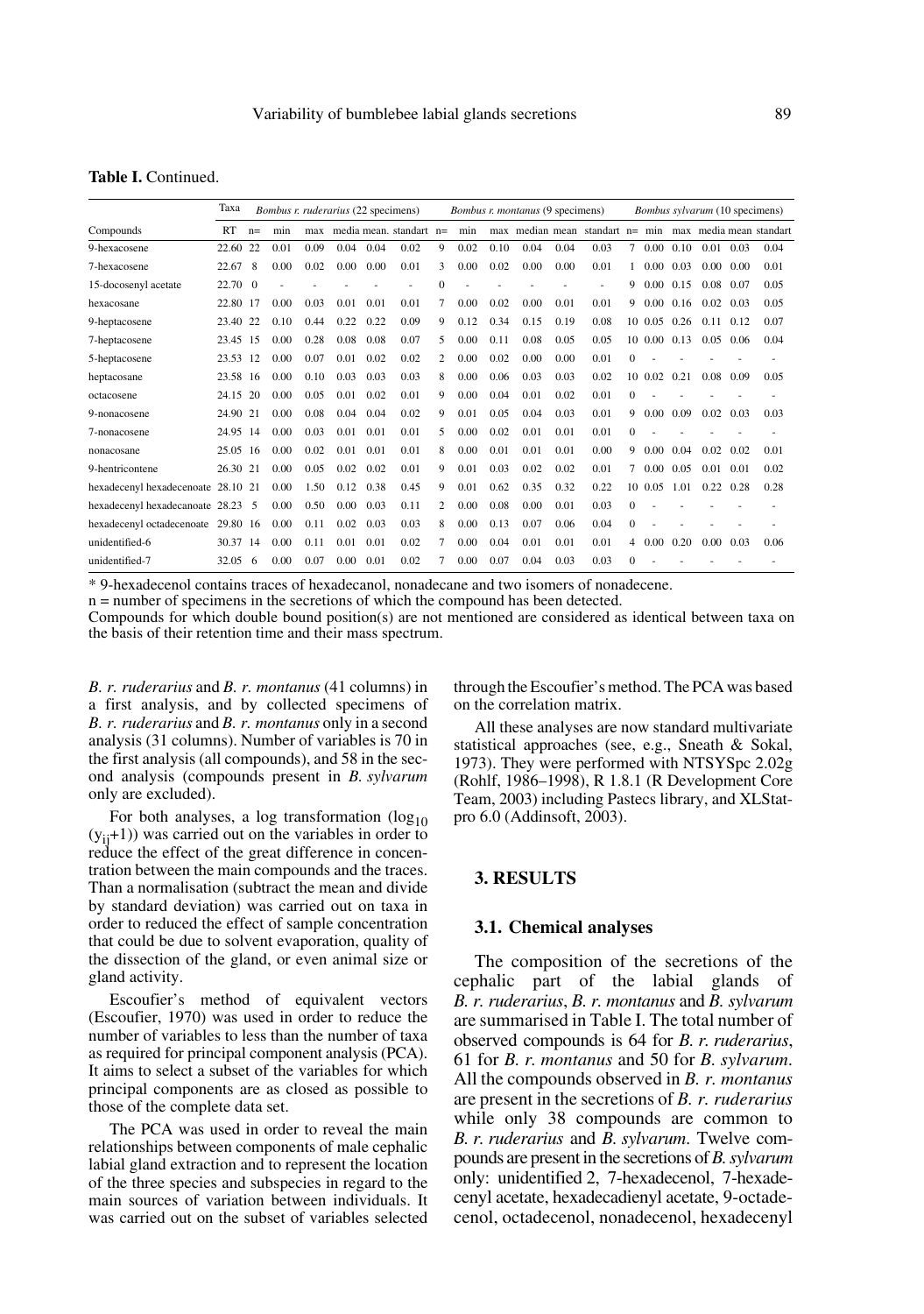butyrate, 11-octadecenyl acetate, geranylgeranial, octadecadienyl acetate, and 15-docosenyl acetate.

Only three compounds that are present in the secretions of *ruderarius* have not been found in those of *montanus*: tetradecenol (mean =  $0.002\%$ , present in 3 specimens of *ruderarius*), hexadecadienol (mean = 0.001%, present in 1 specimen of *ruderarius*), icosene (isomer 2) (mean  $= 0.010\%$ , present in 5 specimens of *ruderarius*).

All the major compounds of *ruderarius* and *montanus*, defined as those with a chromatogram peak area greater than 1% of total peak area, are identical and their proportions are not statistically different (\*, Mann-Withney U test) excepted for 11-octadecenol. The values of the Mann-Withney U test are the followings (by order of their retention time): 9-hexadecenol  $(U = 85, P-value = 0.56), 11-octadecenol* (U =$ 148, *P*-value = 0.03), 9-henicosene (U = 101,  $P$ -value = 0.95), 9-tricosene  $(+ 7$ -tricosene)  $(U = 117, P-value = 0.45)$ , tricosane  $(U = 108,$ *P*-value = 0.21), 9-pentacosene (U = 105, *P*value =  $0.81$ ), 7-pentacosene (U = 88, *P*-value = 0.63). The significant difference of the 11 octadecenol proportions may be due to the great difference in the number of samples between both taxa (22 specimens of *ruderarius*, 9 specimens of *montanus*). The global composition of the six major compounds of *B. sylvarum* is different (in bold in Tab. I).

For the three taxa, the majority of compounds are present in traces (median < 1%): 57 to 64 compounds in *B. r. ruderarius* (89%), 54 to 61 in *B. r. montanus* (88.5%) and 45 to 50 in *sylvarum* (90%).

Twenty six compounds are mentioned for the first time among bumblebees. Ten are present in both species: hexadecenal, hexadecenoic acid (2 isomers), hexadecanoic acid, 11-octadecenoic acid, 9- and 7-docosene, docosane, tricosadiene (isomer 1), and hexadecenyl hexadecenoate. Eleven compounds are only present in *ruderarius* and/or *montanus*: tetradecenol, heptadecene, heptadecane, icosenes (2 isomers), icosane, octadecanoic acid, tricosadiene (isomer 2), 5-heptacosene, hexadecenyl hexadecanoate, and hexadecenyl octadecenoate. Four compounds are only present in *sylvarum*: hexadecadienyl acetate, hexadecenyl butyrate, 11-octadecenyl acetate, and geranylgeranial.

## **3.2. Extraction of the data subsets by the Escoufier's method**

The first analysis was carried out on all specimens (specimens of *B. sylvarum* included). Escoufier's method reveals that main variance is due to only ten compounds that are associated with almost 97% of the variance of the complete data set. These ten compounds should not be considered as the most biologically pertinent but just as typical of groups of highly correlated compounds. The ten groups are the followings (compounds are referenced by their retention time in min., the first one, in bold, is the typical compound used as variable in the following PCA): group 1 **22.17**; group 2 **20.03**, 20.95; group 3 **16.15**, 15.88, 16.67, 17.33, 17.92, 18.18, 18.98, 19.23; group 4 **21.17**, 20.37; group 5 **28.23**; group 6 **29.80**; group 7 **18.17**, 24.15; group 8 **25.05**; group 9 **18.82**; group 10 **26.30**.

The second analysis was carried out on specimens of *B. r. ruderarius* and *B. r. montanus* only (specimens of *B. sylvarum* excluded). Escoufier's method reveals that main variance is due to only fifteen compounds that are associated with almost 95.5% of the variance of the complete data set. As explained above, these fifteen compounds correspond to fifteen groups of highly correlated compounds. The groups are the followings (compounds are referenced by their retention time in min., the first one, in bold, is the typical compound used as variable in the following PCA): group 1 **20.95**, 20.03, 21.85; group 2 **22.17**; group 3 **16.15**; group 4 **22.60**; group 5 **29.80**; group 6 :**24.15**; group 7 **21.97**; group 8 **19.15**; group 9 **23.45**; group 10 **19.02**; group 11 **21.17**, 20.37; group 12 **16.98**; group 13 **21.08**; group 14 **17.45**; group 15 **12.88**.

## **3.3. Statistical analysis of the interspecific variability**

The PCA, carried out on all the specimens of the three taxa and on the ten representative compounds identified here above, separates *B. ruderarius* and *B. sylvarum* very well. There is no overlap, not even partial, between the two species. On the contrary, it does not separate *B. r. ruderarius* from *B. r. montanus*. The variance associated with the components 1–9 is: 60.5%, 13.7%, 10.1%, 5.5%, 4.2%,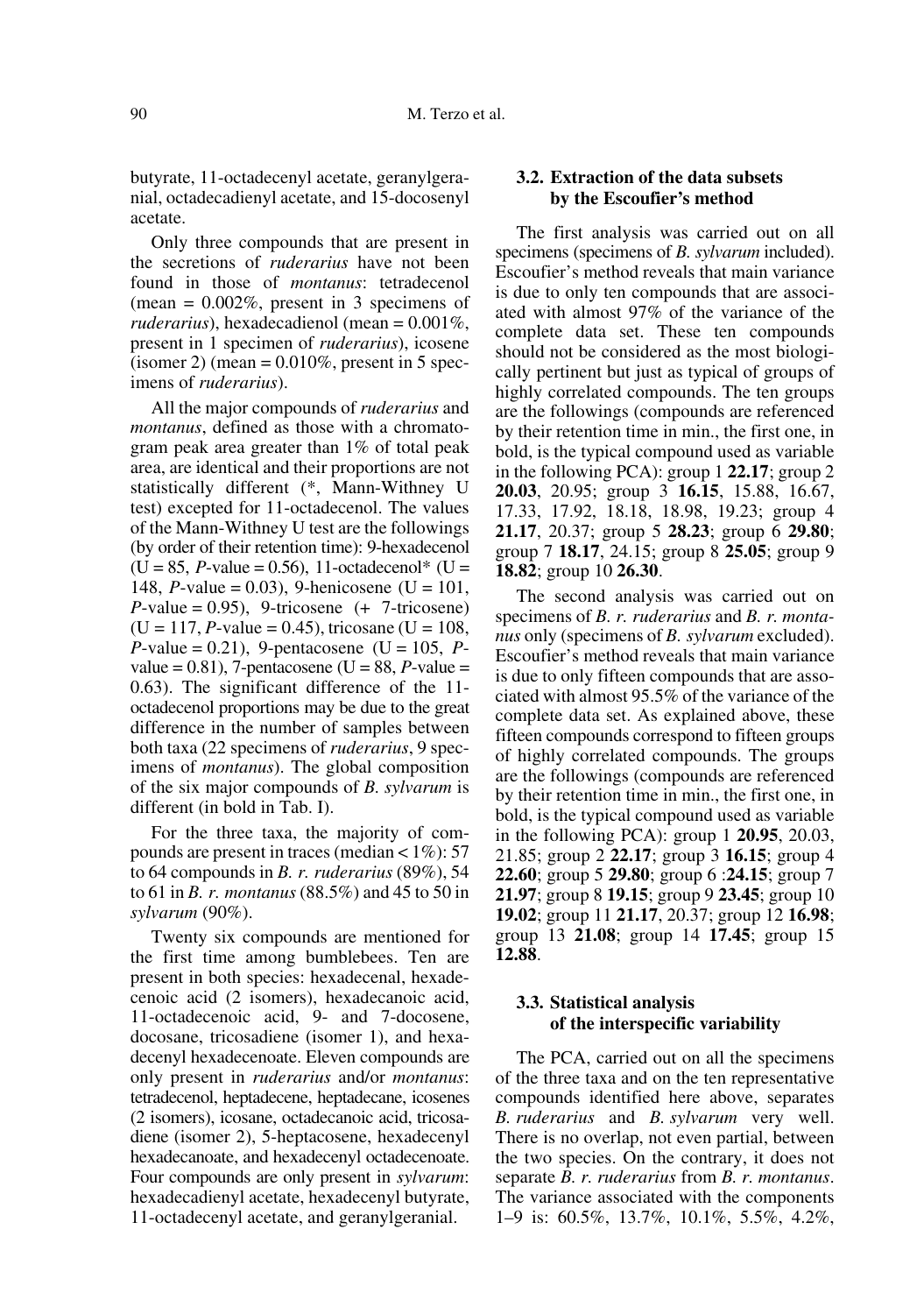

**Figure 2.** Projection of specimens on Component 1 and 3 of the PCA based on *B. r. ruderarius*, *B. r. montanus* and *B. sylvarum* specimens and after selection of ten variables by Escoufier's method. Component 2, representing a continuum from low to highly concentrated samples, is not shown.

3.3%, 1.7%, 0.5%, 0.3%. As the variance associated with the other components decreases rapidly, only the first three components will be discussed here.

Component 1 is mainly determined by the major compounds of both species (Figs. 3–4, Tab. II) and by compounds that are present in one species only. They can be considered as the most specific characters of both species. Despite the normalisation and log transformation of the data, component 2 displays a continuum

| Compounds   | ACP components |                |         |  |  |  |  |  |  |
|-------------|----------------|----------------|---------|--|--|--|--|--|--|
| (RT in min) | 1              | $\mathfrak{D}$ | 3       |  |  |  |  |  |  |
| 16.15       | 0.90           | 0.35           | 0.10    |  |  |  |  |  |  |
| 18.17       | 0.91           | 0.05           | 0.03    |  |  |  |  |  |  |
| 18.82       | 0.91           | 0.23           | $-0.04$ |  |  |  |  |  |  |
| 20.03       | 0.95           | $-0.15$        | 0.12    |  |  |  |  |  |  |
| 21.17       | 0.76           | $-0.48$        | 0.04    |  |  |  |  |  |  |
| 22.17       | 0.96           | 0.16           | 0.01    |  |  |  |  |  |  |
| 25.05       | 0.24           | $-0.72$        | $-0.57$ |  |  |  |  |  |  |
| 26.30       | 0.72           | $-0.18$        | $-0.25$ |  |  |  |  |  |  |
| 28.23       | 0.29           | $-0.51$        | 0.75    |  |  |  |  |  |  |
| 29.80       | 0.70           | 0.34           | $-0.19$ |  |  |  |  |  |  |

**Table II.** Weight of the ten compounds selected by Escoufier's method for components 1 to 3 of the PCA carried out on *B. r. ruderarius*, *B. r. montanus* and *B. sylvarum* specimens.

from low to highly concentrated samples. As for component 1, a specific compound of *B. ruderarius* but which is present only in some specimens (hexadecenyl hexadecanoate), also mainly determines component 3.

## **3.4. Statistical analysis of the intraspecific variability of** *B. ruderaruis*

The PCA, carried out on the specimens of *B. r. ruderarius* and *B. r. montanus* only and on the fifteen typical compounds identified here above, does not separate the two taxa, whatever the component. The variance associated with components 1 to 14 is: 38.4%, 19.1%,



**Figure 3.** Chromatogram of the secretion of the cephalic labial glands of a representative specimen of *Bombus sylvarum* (specimen syl277).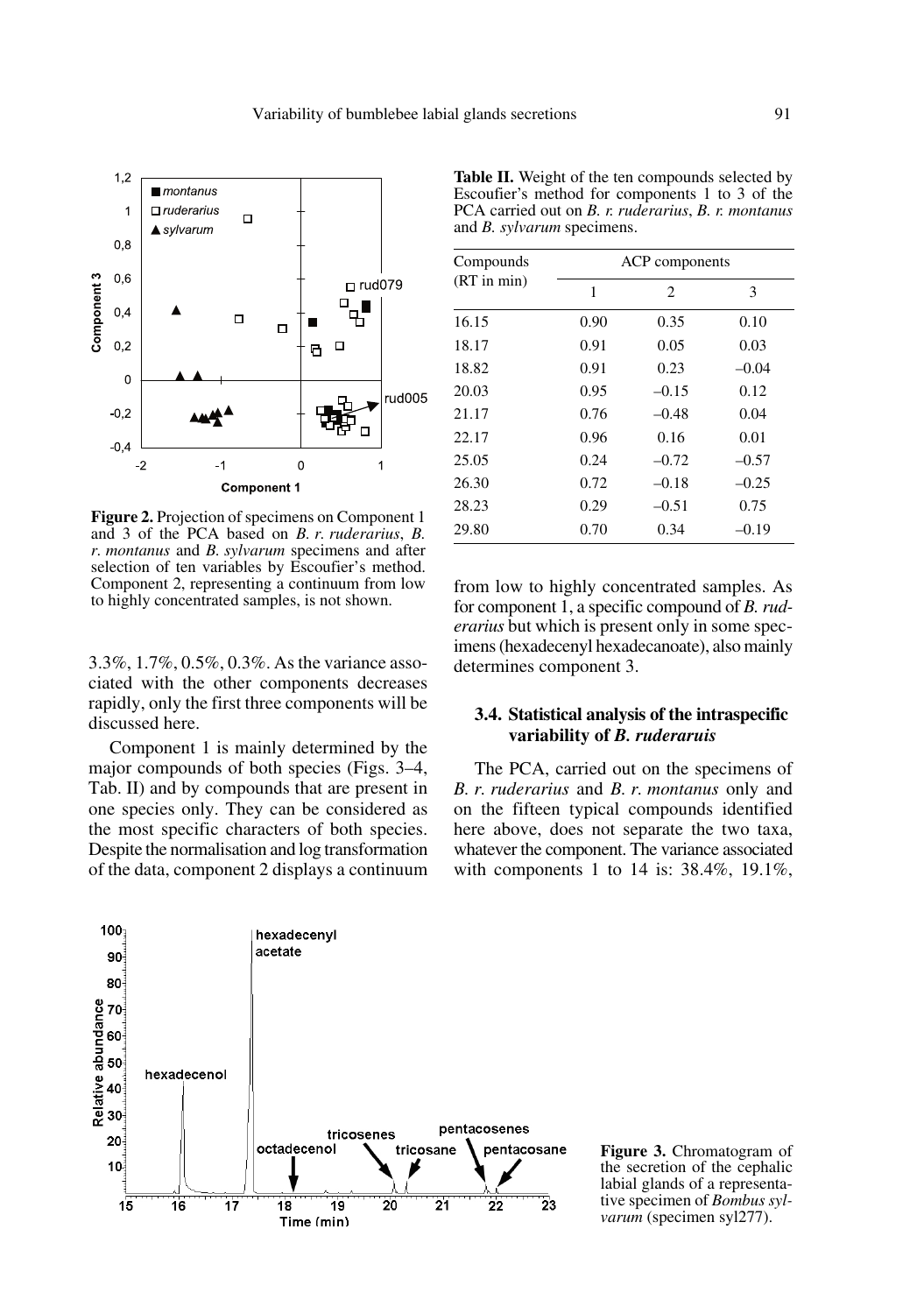| Compounds   | ACP components |                |         |  |  |  |  |  |  |
|-------------|----------------|----------------|---------|--|--|--|--|--|--|
| (RT in min) | 1              | $\overline{c}$ | 3       |  |  |  |  |  |  |
| 16.15       | 0.05           | $-0.85$        | $-0.12$ |  |  |  |  |  |  |
| 16.98       | 0.23           | $-0.35$        | 0.71    |  |  |  |  |  |  |
| 17.45       | 0.50           | 0.61           | 0.14    |  |  |  |  |  |  |
| 19.02       | 0.54           | $-0.57$        | $-0.02$ |  |  |  |  |  |  |
| 19.15       | 0.92           | 0.13           | $-0.21$ |  |  |  |  |  |  |
| 20.95       | 0.94           | 0.19           | $-0.05$ |  |  |  |  |  |  |
| 21.08       | 0.66           | $-0.29$        | $-0.22$ |  |  |  |  |  |  |
| 21.17       | 0.94           | 0.08           | $-0.06$ |  |  |  |  |  |  |
| 21.97       | $-0.30$        | $-0.82$        | 0.04    |  |  |  |  |  |  |
| 22.17       | 0.81           | $-0.22$        | $-0.10$ |  |  |  |  |  |  |
| 22.60       | 0.94           | $-0.06$        | 0.04    |  |  |  |  |  |  |
| 23.45       | 0.14           | $-0.60$        | 0.19    |  |  |  |  |  |  |
| 24.15       | 0.62           | $-0.05$        | 0.42    |  |  |  |  |  |  |
| 29.80       | 0.17           | $-0.12$        | $-0.68$ |  |  |  |  |  |  |

**Table III.** Weight of the fifteen compounds selected by Escoufier's method for components 1 to 3 of the PCA carried out on *B. r. ruderarius* and *B. r. montanus* specimens only.

10.0%, 8.0%, 6.6%, 4.9%, 3.2%, 2.9%, 2.4%, 1.8%, 1.3%, 0.7%, 0.4%, 0.2%.

Component 1, associated with the main variance, is homologous to component 2 of the first PCA and displays a continuum from low to highly concentrated samples. Component 2 of this second PCA expresses the main intraspecific variability. The major compound in the secretion of *B. ruderarius* (9-hexadecenol, Tab. III) mainly determines this component 2. The relative amount of that compound is highly variable between samples (not illustrated). It is the most abundant one for the great majority of the specimens studied (Fig. 4). Yet, it disappears almost totally in some others (Fig. 5). This is partially shown by component 3 of first PCA (Fig. 2).

## **4. DISCUSSION**

The analyses of the labial gland secretions of *B. ruderarius* and *B. sylvarum* from the Pyrenees reveal 64 compounds in *B. ruderarius* and 50 in *B. sylvarum* while only seven major compounds have been described in Scandinavian males of both species (Bergström et al., 1985). Nevertheless, our results on major compounds fit with those of Bergström et al. (1985) in spite of the different origins of the samples. Nowadays, it is not possible to conclude whether the difference in the relative concentration observed when comparing both works is due to the development of analytical techniques rather than to a geographic variability. The same applies to identification of 11 octadecenol by our analyses instead of 9-octadecenol mentioned by Bergström et al. (1985)*.*

*B. ruderarius* and *B. sylvarum* share only six of their major compounds: tricosenes, tricosane, pentacosenes, pentacosane. All these compounds are common in most secretions of bumblebee species described up to now (Terzo et al., 2003). Therefore, they are uninformative about the phylogenetic relations between *B. ruderarius* and *B. sylvarum*.

On the contrary, both species share 32 minor compounds, including 10 compounds mentioned for the first time for bumblebees. Such a similarity has never been observed on this basis (Terzo et al., 2003) and it may confirm the close phylogenetic relationship between the species.

Geranylgeranial is the only terpenic compound (compounds synthesised by the metabolic pathway of mevalogenines) found by us. All the other compounds are synthesised by the fatty acids metabolic pathway. Geranylgeranial is only present in *B. sylvarum*, at a very low concentration (mean =  $0.006\%$ ), and in 3 of 9 specimens only. While terpenic compounds are common in bumblebee male sexual pheromones (Terzo et al., 2003), they have never been mentioned for the two other studied species of the subgenus *Thoracobombus*: *B. pascuorum* (Kullenberg et al., 1970) and *B. muscorum* (Descoins et al., 1984). This lack of terpenic compounds in *Thoracobombus* argues against Bergman's (1997) hypothesis. According to the latter, sister species mainly differ in their major compounds by the absence of terpenic compounds in one of the two species, due to the lack of the synthetic metabolic pathway to mevalogenines.

*B. r. ruderarius* and *B. r. montanus* cannot be distinguished on the basis of their labial gland secretions by means of the techniques used in this work. The individual variability of male cephalic labial gland secretions of *montanus* is within that of *ruderarius*. On the other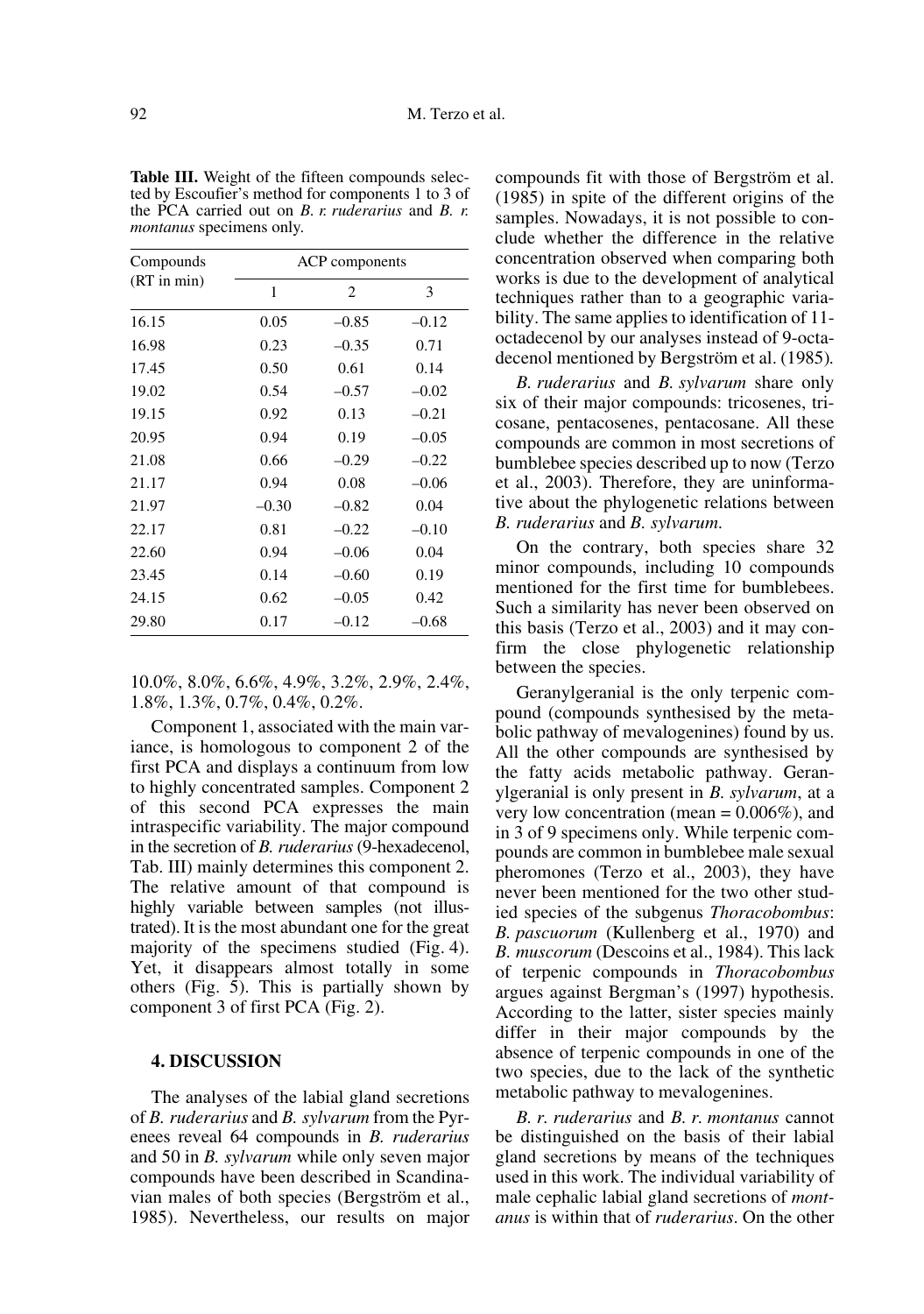

**Figure 4.** Chromatogram of the secretion of the cephalic labial glands of a representative specimen of *Bombus ruderarius ruderarius* (specimen rud005).



**Figure 5.** Chromatogram of the secretion of the cephalic labial glands of an atypical specimen of *Bombus ruderarius ruderarius* (specimen rud079) showing a very low relative concentration of the main compound (9-hexadecenol).

hand, according to Ågren et al. (1979), intraspecific variability in cephalic labial gland secretions of males can be very large. It is clearly expressed by the very large cloud of points representing the specimens of *B. ruderarius*, especially when comparing the distance that separates this cloud from that of *B. sylvarum* (Fig. 2). It is surprising that main intraspecific variability of *B. ruderarius* is mainly due to the very low relative concentration of 9-hexadecenol in some specimens. Since 9-hexadecenol is the major compound in the cephalic labial gland secretions of *B. ruderarius* and the most discriminant compound with his sister species *B. sylvarum*, his function as main pheromonal compounds is evident (Kindl et al., 1999). This raises the questions: why is the relative concentration of this main pheromonal compound the most variable, and are the females able to recognise such males with low production of the major compound as conspecific? No visible trait, such as wear of the wings or of the coat, suggests that these specimens are very old or very young. Is it possible that the secretion of this major compound is used up before the less concentrated one? We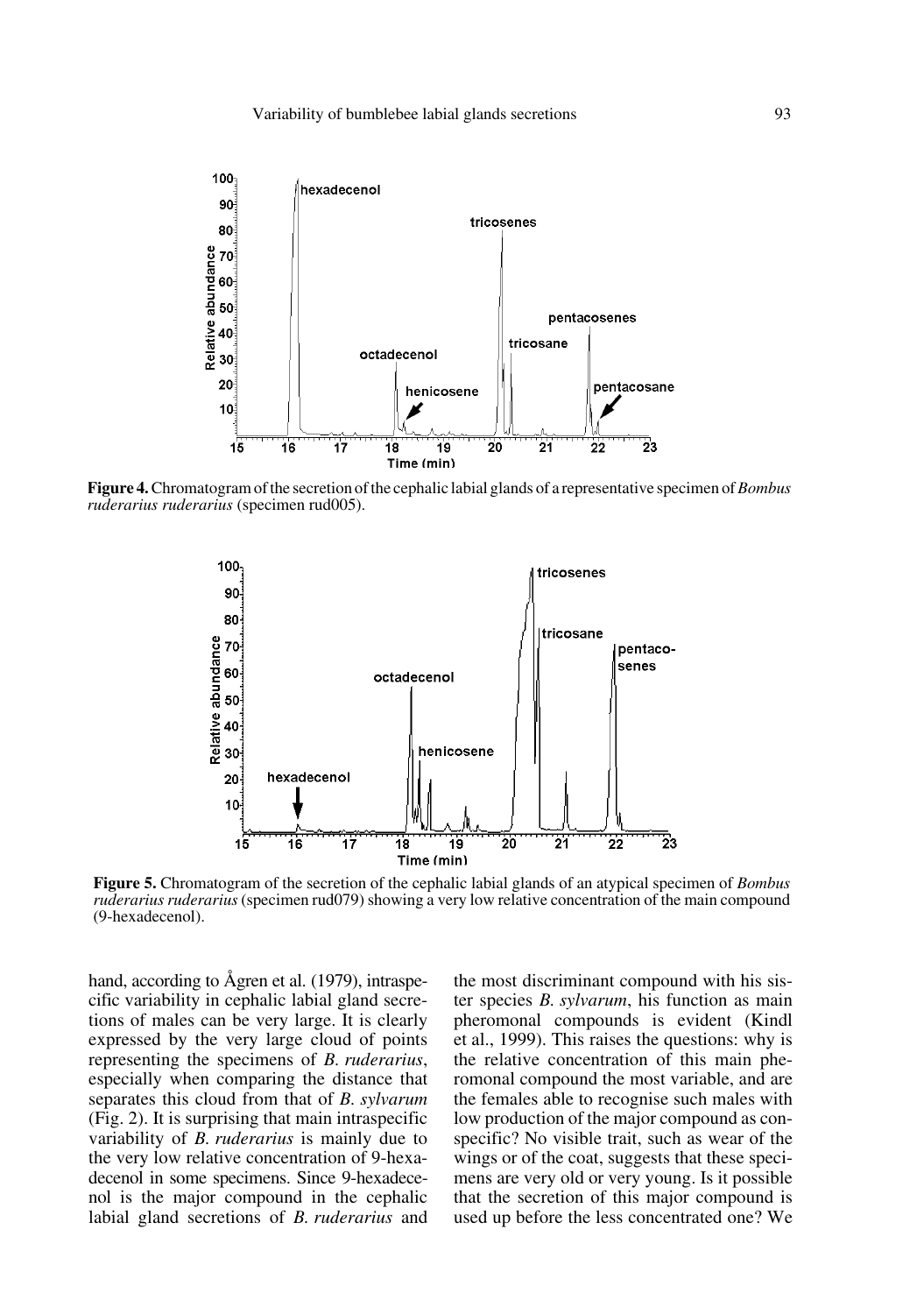did not take care to note the time at which the specimens were collected in the field. That should be done in the future and related to behavioural observations in order to determine if atypical secretions are produced by males after scent marking, that occurs early in the morning, or not.

In spite of this large intraspecific variability, the PCA carried out on the three taxa distinguishes *B. ruderarius* from *B. sylvarum* on the first component, which shows no overlap between the species. Consequently, it is clear that intraspecific variability is less than interspecific variability, even if intraspecific variability is very large in *B. ruderarius*. This interspecific variability is even larger than the variability due to the concentration of the samples (associated with component 2 in the PCA carried out on the three taxa, and by component 1 in the PCA carried out only on the two subspecies of *B. ruderarius*). This means that measurement or manipulation errors are negligible for the discrimination between species but maybe not for the study of intraspecific variability by the way used in this work.

The work of Bergman (1997) and Kindl et al. (1999) argues for the use of major compounds of the male cephalic gland secretion in bumblebees as sexual pheromones. It is probably not the case for minor compounds. On this base, and according to the species recognition concept of Paterson (1985), *B. ruderarius* and *B. sylvarum* clearly belong to different species. It is not the case when comparing *ruderarius* with *montanus* for which major compounds are identical and in the same proportion. This suggests that no sexual isolation between these subspecies exists, with respect to the main compounds of the male cephalic labial gland secretions, and that both taxa belong to the same species. The infraspecific status of *B. r. montanus* proposed by Delmas (1976) and Rasmont (1983) is thus valid. More over, no components of ACP distinguish both taxa. This could mean that ACP is not the right tool for distinguishing populations or that both taxa belong to a single population. In this last case, they should be regarded more as forms of a single population than as subspecies. A genetic analysis of the Pyrenean populations could give us an answer. Finding nests with individuals of both colour patterns inside could also argue in favour of that hypothesis.

#### **ACKNOWLEDGEMENTS**

This work has been partially supported by the Belgian National Fund for Scientific Research, by the Natural Reserve of Eyne Valley, by the Natural Reserve of Nohèdes, and by the Grant Agency of the Czech Republic (grant No.  $203/02/\overline{0}158$ ). The authors thank the Town Council of Eyne and M. Baracetti (Natural Reserve of Eyne Valley) for facilitating our work in the Pyrenees. They also thank Ms. S. Iserbijt and M. Vandenbergh (UMH, Laboratory of Zoology) for their help on the field. They are very grateful to Prof. P. Gorsjean (UMH, Laboratory of Biostatistics) and Ms. O. Ponchau (UMH, Laboratory of Zoology) for their help in statistical analyses. They finally thank Prof. Y. Van Haverbeke, Prof. R. Flammang and Dr. P. Wantier (UMH, Laboratory of Organic Chemistry, Mass Spectrometry Centre) for their precious help and use of instruments.

**Résumé** – **Variabilité intra- et interspécifique des sécrétions des glandes labiales céphaliques des mâles de bourdons : le cas de** *Bombus (Thoracobombus) ruderarius* **et de** *B. (Thoracobombus) sylvarum* **[Hymenoptera, Apidae].** Les mâles de bourdons utilisent les sécrétions des parties céphaliques de leurs glandes labiales pour attirer à de longues distances des femelles conspécifiques et encore vierges. Actuellement, la spécificité de ces sécrétions est le meilleur critère pour définir le concept d'espèce chez les bourdons. Néanmoins, ce concept a besoin d'être validé par l'étude de la variabilité intra- et interspécifique de ces sécrétions. Dans cet article, nous comparons ces variabilités au sein de deux espèces proches de bourdons. 21 mâles de *B. r. ruderarius*, 9 de *B. r. montanus* et 10 de *B. sylvarum* ont été collectés en France, principalement dans le département des Pyrénées-Orientales. Leurs glandes labiales ont été disséquées et leurs sécrétions extraites dans 200 µL de dichlorométhane. L'identification des composés a été effectuée à l'aide d'un GC-MS. Des Analyses en Composantes Principales (ACP) ont été menées au départ de la surface standardisée des pics des chromatogrammes. Les 7 composés majeurs connus pour *ruderarius* et *sylvarum* ont été retrouvés et 69 composés mineurs s'y ajoutaient. Ces composés mineurs confirment la proche parenté entre les deux espèces. Cependant, l'ACP permet clairement de distinguer *B. ruderarius* de *B. sylvarum*. Le premier axe de l'ACP est en effet discriminant et sépare sans recouvrement les nuages de points des deux espèces. Leurs phéromones de marquage diffèrent d'avantage par la concentration relative des composés que par leur composition qualitative. A l'inverse, l'ACP est incapable de distinguer *montanus* de *ruderarius*. Cela confirme la conspécificité de ces deux taxons selon le « species recognition concept » de Patterson. La plus grande variance dans la composition des sécrétions de *B. ruderarius* est principalement due à la concentration relative très faible du composé principal (9-hexadécénol) chez certains spécimens.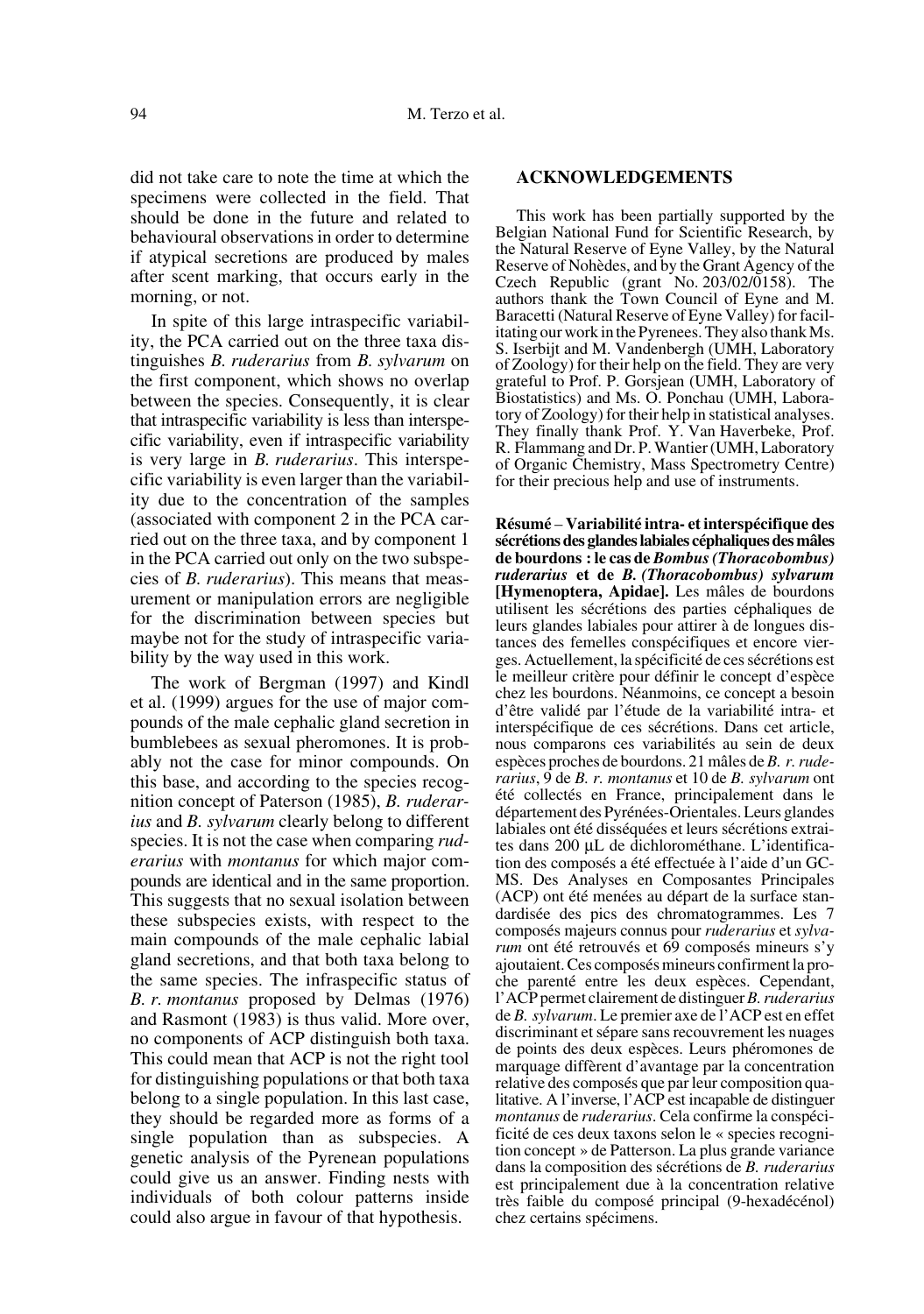*Bombus sylvarum sylvarum / Bombus ruderarius ruderarius* **/** *Bombus ruderarius montanus* **/ phéromone sexuelle / glande labiale céphalique / secrétion exocrine / chimiosystématique**

**Zusammenfassung** – **Intra- und interspezifische Variabilität von Sekreten der Labialdrüsen in Hummelmännchen im Fall von** *Bombus (Thoracobombus) ruderarius* **und** *B. (Thoracobombus) sylvarum* **[Hymenoptera, Apidae].** Hummelmännchen benutzen die Sekrete der im Kopf gelegenen Teile der Labialdrüse, um jungfräuliche Königinnen ihrer eigenen Art aus langen Distanzen anzulocken. Die Spezifität dieser Sekrete ist ein Hauptkriterium für die Definition des Artenkonzepts der Hummeln. Nichtsdestotrotz muss die Tauglichkeit dieses Konzepts durch Untersuchungen der intra- und interspezifischen Variabilität dieser Sekrete überprüft werden. In dieser Arbeit vergleichen wir die Variabilität von zwei nah verwandten Hummelarten. 21 Männchen von *B. r. ruderarius,* 9 von *B. r. montanus* und 10 von *B. sylvarum* wurden in Frankreich, meist im Bereich der Pyrenäen-Orientales gesammelt. Ihre Labialdrüsen wurden heraus präpariert und die Sekrete in 200 µL Dichlormethan extrahiert. Die Identifizierung des Substanzgemischs wurde mit GC-MS durchgeführt. Die statistische Analyse erfolgte mit einer Faktorenanalyse (PCA) auf Grund der standardisierten Flächen der Peaks der Chromatogramme. Die 7 Hauptkomponenten, die für *B*. *ruderarius* und *B*. *sylvarum* bekannt sind, wurden gefunden und außerdem waren 69 kleinere Substanzen im Gemisch. Die kleineren Bestandteile bestätigen die enge Verwandtschaft der beiden Arten. Jedoch erlaubt die PCA eine klare Unterscheidung zwischen *B. ruderarius* und *B. sylvarum.* Die erste Achse der PCA zeigt einen deutlichen Unterschied und die Punktwolken der beiden Arten überschneiden sich nicht. Die Markierungspheromone unterscheiden sich vor allem in ihrer relativen Konzentration und weniger in ihrer qualitativen Zusammensetzung. Im Gegensatz dazu ergibt die PCA keine Unterschiede zwischen *B. r. ruderarius* und *B. r. montanus.* Damit ist die Gleichheit dieser beiden Arten nach dem "Konzept der Arterkennung" von Patterson bestätigt. Die größere Varianz in den Sekreten von *B. ruderarius* entsteht durch die sehr niedrige Konzentration der Hauptkomponente (9- Hexadecenol) in einigen Proben.

#### *Bombus sylvarum sylvarum* **/** *Bombus ruderarius ruderarius* **/** *Bombus ruderarius montanus* **/ Sexualpheromone / Sekret der Labialdrüse / Chemosystematik**

## **REFERENCES**

Addinsoft (2003) XLSTAT-Pro, version 6.0, Data analysis solution for Microsoft Excel, Paris, France.

- Ågren L., Cederberg B., Svensson B.G. (1979) Changes with age in ultrastructure and pheromone content of male labial glands in some bumble bee species (Hymenoptera Apidae), Zoon 7, 1–14.
- Alford D.V. (1975) Bumblebees, Davis-Poynter, London, XII+352 p., 16 pls.
- Ayasse M., Paxton R.J., Tengö J. (2001) Mating behavior and chemical communication in the order Hymenoptera, Annu. Rev. Entomol*.* 46, 31– 78.
- Barbier Y., Rasmont P. (2000) Carto Fauna-Flora 2.0 Guide d'utilisation, Université de Mons-Hainaut, Mons, Belgique, 59 p.
- Bergman P. (1997) Chemical communication in Bumblebee premating behaviour, Ph.D. Thesis, Göteborg University, Göteborg.
- Bergström G., Appelgren M., Svensson B.G., Ågren L., Descoins C., Frerot B., Gallois M., Lettere M. (1985) Marking pheromones of *Megabombus sylvarum* (L.) and *Megabombus ruderarius* (Müller) males (Hymenoptera: Apidae), Apidologie 16, 57–68.
- Bergström G., Svensson B.G., Appelgren M., Groth I. (1981) Complexity of bumble bee marking pheromones: biochemical, ecological and systematical interpretations, in: Biosystematics of Social Insects, Howse E., Clément J.-L. (Eds.), Academic Press, London & New York, pp. 175–183.
- Delmas R. (1976) Contribution à l'étude de la faune française des Bombidae (Hymenoptera, Apoidea, Bombidae), Ann. Soc. Entomol. Fr. (N.S.) 12, 247–290.
- Descoins C., Frerot B., Gallois M., Lettere M., Bergström G., Appelgren M., Svensson B.G., Ågren L. (1984) Identification of compounds of the marking hormone produced by the labial glands of males of *Megabombus pascuorum* (Hymenoptera, Apidae), Nova Acta R. Soc. Sci. Upsal. Ser. V: C 3, 149–152.
- Escoufier Y. (1970) Echantillonnage dans une population de variables aléatoires réelles, Publ. Inst. Stat. Univ. Paris 19, 1–47.
- Francis G.W. (1981) Alkylthiolation for the determination of doublebond positions in unsaturated fatty acid esters, Chem. Phys. Lipids 29, 369–374.
- Hansson B.S. (1997) Antennal lobe projection patterns of pheromone specific olfactory receptor neurones in moths, in: Insect Pheromone Research, Carde and Minks (Ed.), Chapman and Hall, New York, pp. 164–183.
- Kindl J., Hovorka O., Urbanova K., Valterova I. (1999) Scent marking in male premating behaviour of *Bombus confusus*, J. Chem. Ecol. 25, 1489–1500.
- Kruseman G. (1958) Notes sur les bourdons pyrénéens du genre *Bombus* dans les collections néerlandaises, Beaufortia 6, 161–170, 1 pl.
- Kullenberg B., Bergström G., Ställberg-Stenhagen S. (1970) Volatile components of the cephalic marking secretion of male bumble bees, Acta Chem. Scand*.* 24, 1481–1483.